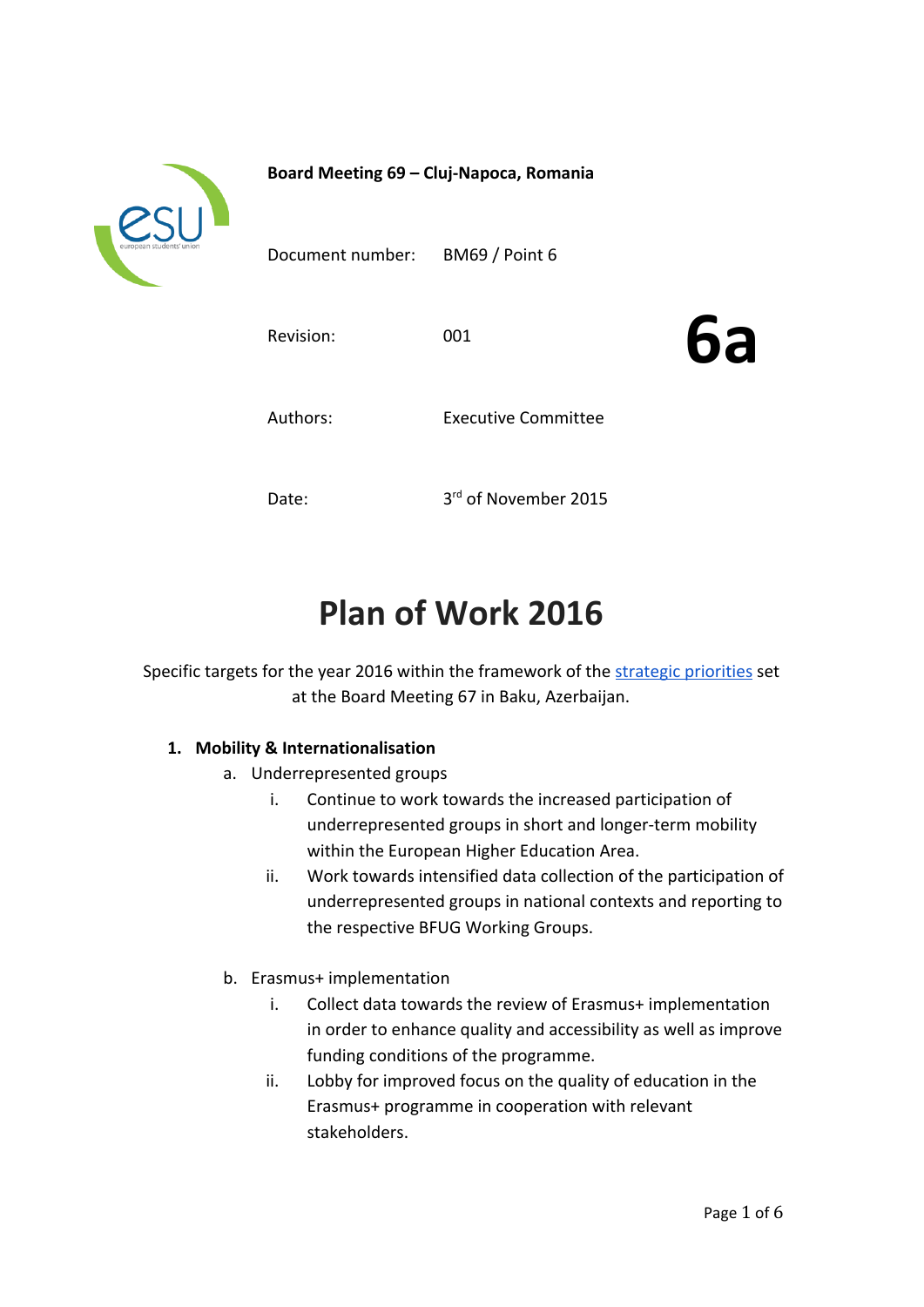Board Meeting 69 – Cluj-Napoca, Romania

- c. Balanced mobility
	- i. Continue to work on balanced mobility within the European Higher Education Area by advocating for intensified data collection and the improvement of financial conditions of longand short term mobility. Find and disseminate good examples of balanced mobility

agreements.

- ii. Continue to work on balanced mobility within the European Higher Education Area by advocating for intensified data. collection and the improvement of financial conditions of longand short term mobility.
- e. Equal treatment of international students
	- i. ESU strives to promote the inclusion of international students in higher education governance and quality assurance processes.
- f. Global Students' Cooperation
	- i. Work towards the signing of a Memorandum of Understanding on the creation of a new global student platform in Bergen.
	- ii. Continue to develop bilateral cooperation with student unions in Canada and the US, and on global level, in particular in defense of students' rights, access to education and commodification of education.
	- iii. Continue efforts on ensuring meaningful implementation of the Sustainable Development Goal 4 in Europe as well as globally, emphasising specifically target 4.3 on access.

# **2. Social Dimension**

- a. Social Dimension as a Bologna priority
	- i. Follow up on the implementation of the Social Dimension Strategy adopted in Yerevan and create and promote a document with best practices on how to create National Access Plans.
	- ii. Ensure that the social dimension remains a core priority of the EHEA in the future and within all of the structures of the BFUG.
	- iii. Evaluate new pedagogical approaches and when proven valuable establish a link to SCL and promote it on the Bologna Level.
- b. Support for Social Dimension in European initiatives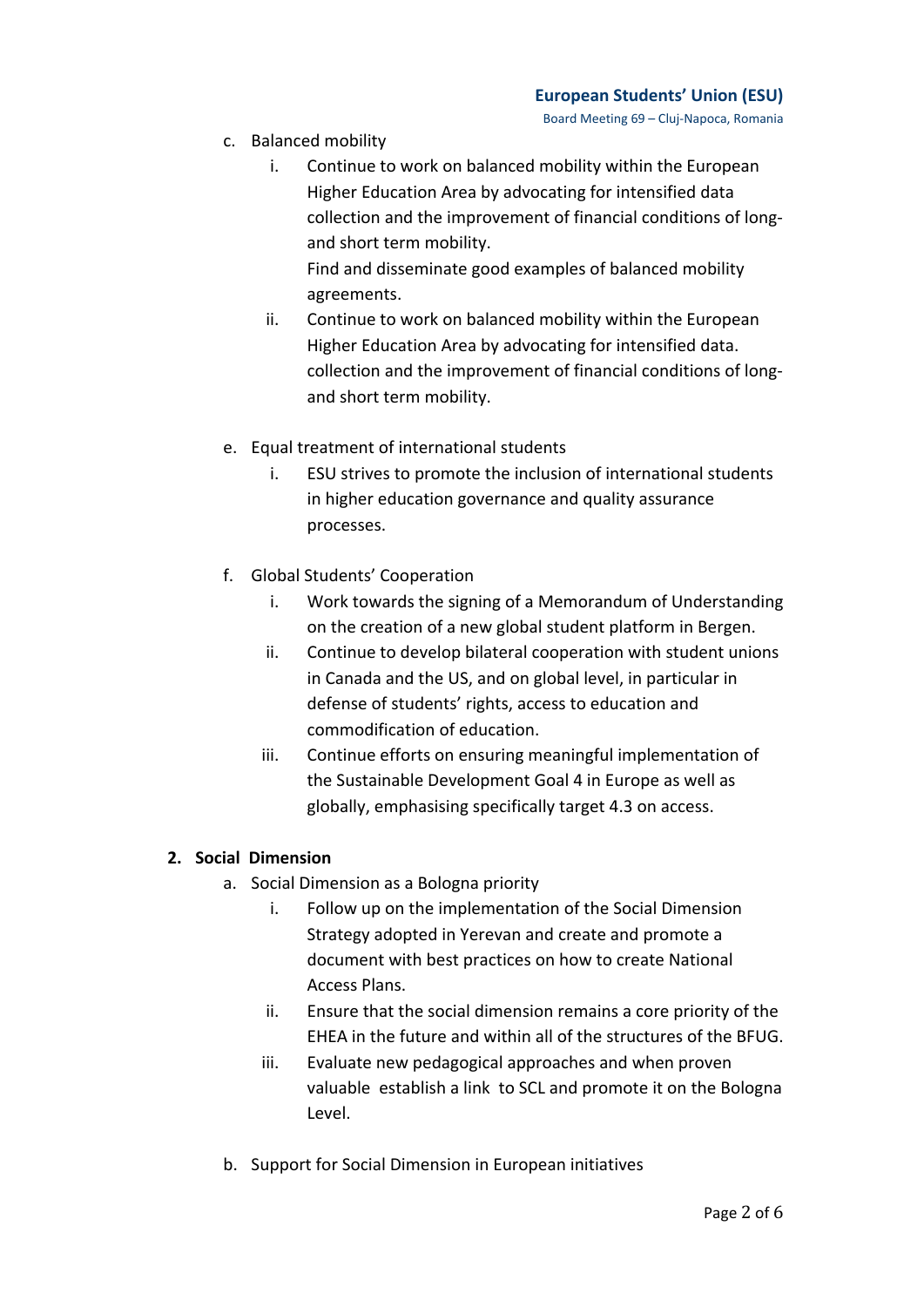#### **European Students' Union (ESU)**

Board Meeting 69 – Cluj-Napoca, Romania

- i. Monitor the implementation of ET2020, EU2020 and the Paris declaration and support the strategic priority towards inclusive education, equality, nondiscrimination and promotion of civic competences.
- ii. Securing the link between social dimension and quality assurance within our projects, such as ESPRIT and PASCL, both within the internal and external communication.
- iii. Promote the databases and outcomes of the IDEAS and PL4SD projects within the organisation and to all stakeholders in order to achieve concrete implementation measures that support marginalized groups in higher education systems.
- iv. Develop a strategy for working with students with disabilities. This includes at least one innovative measure in order to act as a role model.
- c. Global access movement
	- i. Monitor developments in EAN, making sure it stays within the parameters of ESU's values and priorities.
	- ii. Explore the possibilities to collaborate more actively with GAPS.
- d. Improve data on access and support
	- i. Evaluate which datasets are needed for which marginalised groups and strive for their obtention.
	- ii. Working towards finding new more meaningful ways of measuring social dimension, in consultation with other stakeholders. The findings will be reflected in our quality policy.
- e. Promotion of equality, students rights and human rights
	- i. Formalise partnerships with stakeholders and organisations to follow up on existing and develop new projects in the area of human and students' rights.
	- ii. Develop the work in the area of access and right to education during times of conflict and crisis, both in regions of conflict and in Europe, with attention to brain drain effects.
	- iii. Focus on improved capacity building and provision of trainings in the area of human rights and equality.
	- iv. Strengthen the cooperation with IGLYO and EWL to benefit from their expertise in the correspondent areas and mirror back the students perspective.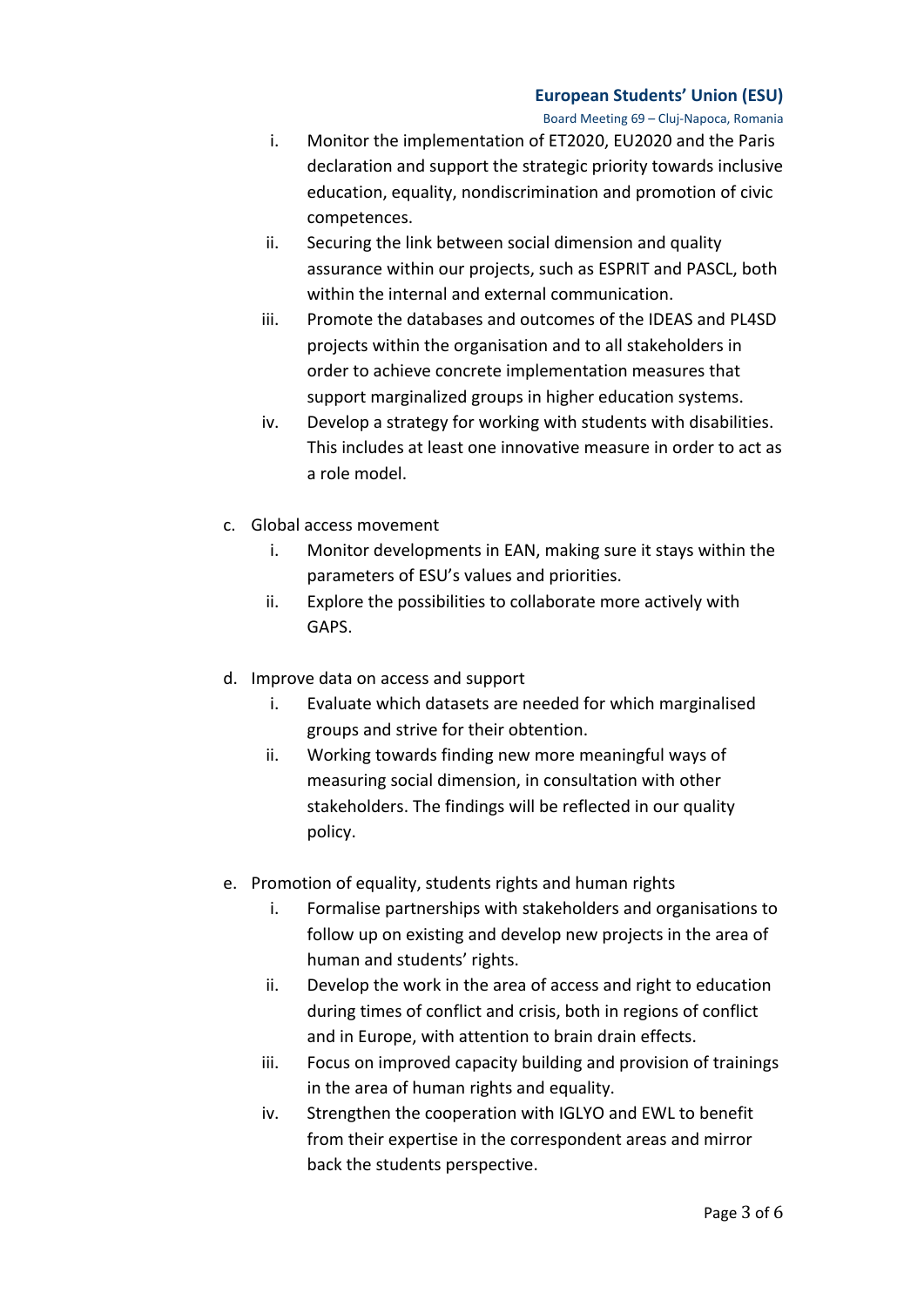#### **European Students' Union (ESU)**

Board Meeting 69 – Cluj-Napoca, Romania

- v. Develop a new perspective on how to define marginalized groups and to organize a workshop at ESC31, working with the organizers to take into account the program, that will enable NUSes to discuss their own definitions and perspectives so that we can all develop an understanding about what we mean when talking about marginalized groups. In relation to the outcomes new approaches to the inclusiveness of the organisation can be deducted.
- vi. Work on the problem of sexual harassment in the (higher) education area. This includes the development of at least one proactive measure.
- vii. Work towards a pan-European Students at risk scheme.

# **3. Quality of higher education**

- a. Assessment of Student-centred learning, including new technologies and open digital content
	- i. Create guidelines for institutional assessment of SCL and promote it among educational stakeholders, with special focus on QA.
	- ii. Conduct peer assessment visits to HEI in EHEA, followed by recommendations and a "label" for student-centred institutions.
	- iii. Support NUSes expertise on the topic of SCL by providing trainings and interactive spaces for sharing best practice, further developing SCL pool of experts.
	- iv. Initiate discussion about digital learning and collect best practices, in order to further develop our policy on digital learning.
	- v. Facilitate the contribution of ESU members to the revision of the Modernisation Agenda for Higher Education and actively advocate for ESU policies being reflected in the final text.
- b. Implementation of the European Standards and Guidelines for QA and student involvement
	- i. Promote the revised ESG to NUSes and encourage their participation in the implementation process.
	- ii. Continuous support for the development of students` expertise on QA.
	- iii. Define a clearer position of ESU towards crossborder QA and develop a set of recommendations for stakeholders, in consultation with the NUSes, on how to approach it.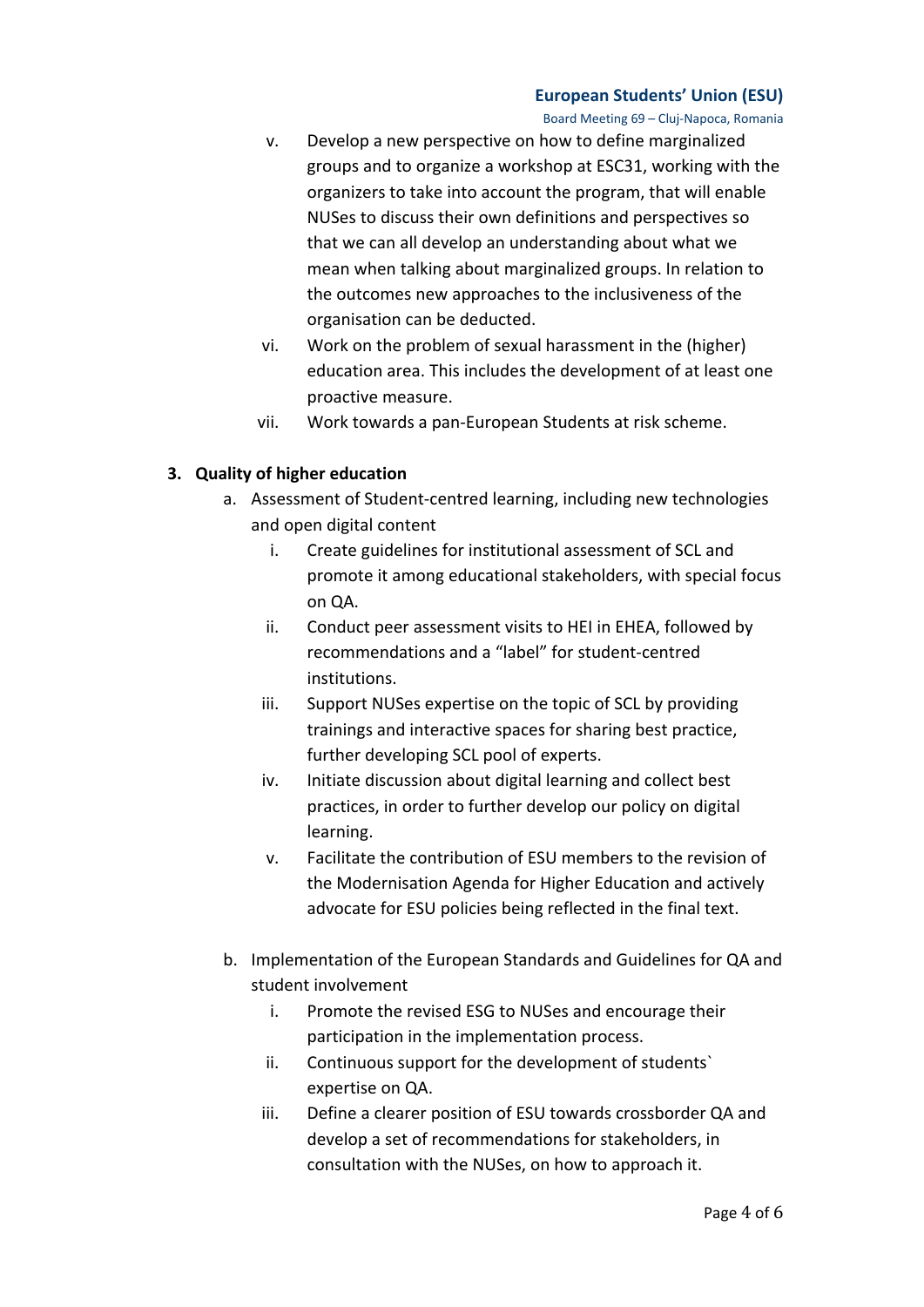- c. Student-driven feedback and transparency tools
	- i. Influence teaching and learning indicators and support inclusion of social dimension indicators to U-Multirank.
	- ii. Promote the importance of student-driven feedback, supported by but not limited to PASCL research outcomes.
- d. Towards automatic recognition in EHEA
	- i. Advocate for full implementation of all structural reform tools within EHEA.
	- ii. Promote wider use of ESUs definition of Learning Outcomes (LO) and its understanding among educational stakeholders, while exploring possibilities for defining LO for non-formal and informal learning.
	- iii. Take active participation in the revision of the Diploma Supplement, focusing on LO, increasing its usefulness in recognition procedures.
	- iv. Advocate for automatic recognition of degrees within the European Higher Education Area by good practices sharing.
- e. Recognition of prior learning (RPL)
	- i. Advocate for the subsidiary text regarding recognition of prior learning to be included in the Lisbon Recognition Convention.

# **4. Public responsibility: financing & governance**

- a. Highlight dangers of commodification of higher education
	- i. Advocate for the carving out education in free trade agreements; inform NUSs about the status of education in the agreements.
	- ii. Build the capacity of NUSs on commodification; ensure that NUSes can actively participate in the discussions on commodification.
	- iii. Map the current policy updates on commodification and financing of HE and develop a comprehensive overview of the status and triggering factors of commodification in HE throughout Europe.
	- iv. Engage in developing a common approach and campaign to unify the combat against commodification of higher education on a global level.
- b. Public funding and dangers of tuition fees